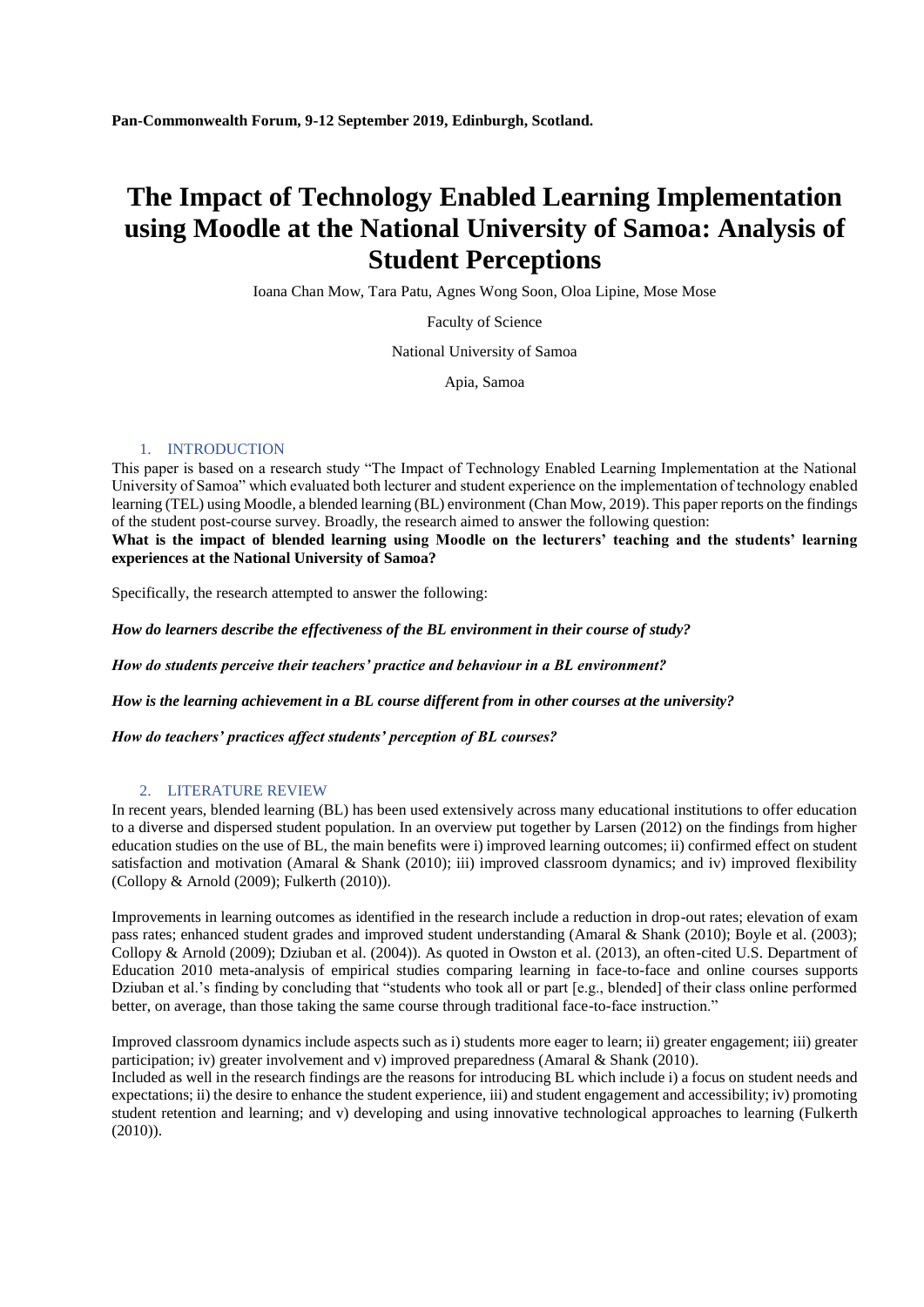### 3. METHODOLOGY

For the overall study, a mixed-methods approach was employed, which involved quantitative and qualitative data collection. The sample for this research comprised the 10 lecturers who successfully completed developing their courses from the March 2018 Moodle workshop as well as offered these courses in semester 2. The sample also included the 238 students taught by these lecturers in these 10 courses. The research was conducted over 2 semesters. The lecturers had been trained in BL pedagogy and given pedagogical and technical support throughout the first semester. In the following semester, these courses were taught using Moodle. Classroom activities included offering lectures and tutorials in faceto-face mode and then supplementing it with online quizzes and exercises, and the use of bulletin boards and chat to help coordinate activities. Students would also typically upload assignments into Moodle, and some of the lecturers uploaded assessment results into Moodle.

Over the course of the semester, the research team liaised with the lecturers to provide support and encourage their use of Moodle in teaching. At the end of the semester, students were given post-course surveys to determine their experiences in the BL environment. The surveys were loaded into Moodle, and students filled in the forms online. Lecturer interviews were also conducted to capture and evaluate their experiences with course development in Moodle and with teaching using Moodle. Student achievement data for the 10 classes used in the study were collected from the previous year as well as the current year. These were used to evaluate any differences in student achievement between when the course was offered in non-BL mode and its current offering in BL mode.

## Research Instruments

## Post-Course Student Experience Survey

The post-course student survey was adapted from and based on a study by Larsen (2012) which had the same objectives as the current study. The instruments used by Larsen and subsequently the current study is built on the Web-based Learning Environment Instrument (WEBLEI), developed by Chang and Fisher of Curtin University (Chang & Fisher, 2003). WEBLEI is based on four main scales. Scales I to III (emancipatory, co-participatory and qualia) are built upon the work of Tobin (1998). Scale IV focuses on information structure and the design of online material.

#### Data Analysis

Survey and interview data were analysed using SPSS. Data from each of the pre and post-course student survey sections were coded according to their Likert scale responses. For example, the WEBLEI scales were measured using a scale of 1 (almost never), 2 (seldom), 3 (sometimes), 4 (often) and 5 (almost always) *or* 1 (strongly disagree), 2 (disagree), 3 (neutral), 4 (agree) and 5 (strongly agree).

## 4.RESULTS AND DISCUSSION

The results and discussion of this research are reported along the lines of the research questions. Participants in the student post-course survey consisted of 238 students from the 10 classes taught by the 10 lecturers selected for the BL study. However, only 165 students completed the survey, giving a 69% response rate. Students were aged 15 to 58, with an average age of 22.9. There were 119 males and 44 females in the sample.

## How do learners describe the effectiveness of the BL environment for their course of study?

The students' ratings of the environment on the four scales of the modified WEBLEI provided a detailed picture of how they felt about the issues of access, interaction, response and results. Evaluation of how learners describe the effectiveness of the BL environment is based on all the items of the student post-course survey. The overall means ranged from 3.69 to 4.44. The lowest mean response was for the infrastructure category, which is consistent with the data from lecturer interviews. The highest mean response was in the facilitation category, indicating students rated their lecturers' performance highly.

#### **4.1 Digital skills and infrastructure**

In terms of digital skills, responses were positive, all above the average or midpoint of 3 and ranging from 3.58 to 3.92, with an overall average of 3.76. This indicated that students had fairly good ICT skills. Independent sample *t*-tests revealed significant gender differences in the responses to items 1 and 2, with female students ranking their digital skills more highly than male students.

Responses on infrastructure, although positive, had the lowest rating, with an overall mean of 3.69 and a range from 3.52 to 3.89 (Table 1). This is consistent with responses from the lecturer interviews and researcher observations, which identified infrastructure as the most pressing challenge in implementing BL.

Table 1. Summary of results of digital skills, infrastructure and access (category 1)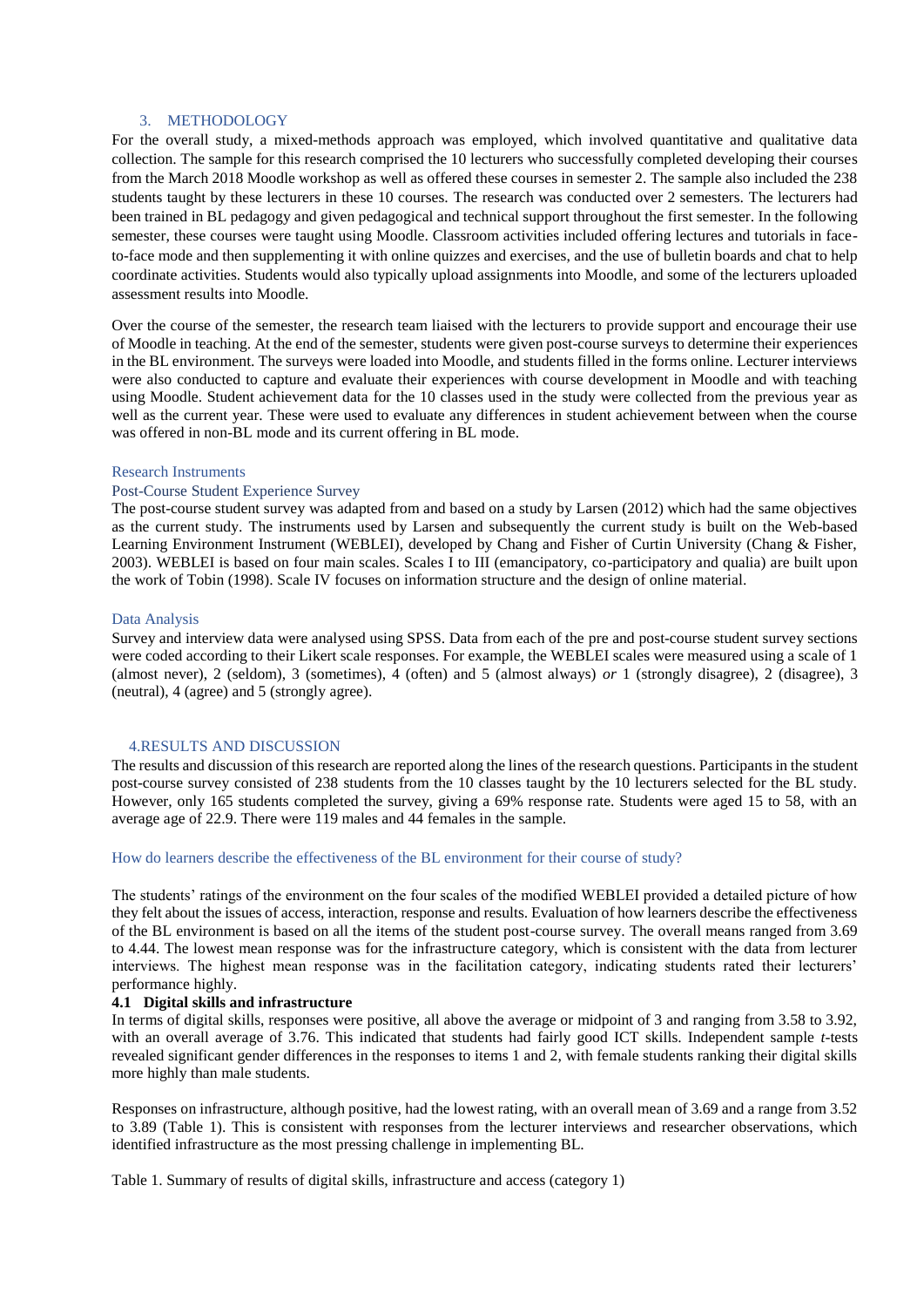| <b>Items</b> |                                               | 1<br>$=$        | $\overline{2}$<br>$=$ | $\overline{\mathbf{3}}$<br>$=$ | $\overline{\mathbf{4}}$<br>$\equiv$ | 5<br>$=$ | <b>Mean</b>      | Std. | $\mathbf N$ |
|--------------|-----------------------------------------------|-----------------|-----------------------|--------------------------------|-------------------------------------|----------|------------------|------|-------------|
|              |                                               | strongly        | somewhat              | neither                        | somewhat                            | strongly |                  | dev. |             |
|              |                                               | disagree        | disagree              | disagree                       | agree                               | agree    |                  |      |             |
|              |                                               |                 |                       | nor                            |                                     |          |                  |      |             |
|              |                                               |                 |                       | agree                          |                                     |          |                  |      |             |
|              | (1) Digital skills                            |                 |                       |                                |                                     |          | 3.76             | 1.02 | 165         |
| 1.           | I have basic ICT skills.                      | 14              | 10                    | 39                             | 71                                  | 31       | 3.58             | 1.12 | 165         |
| 2.           | I have good ICT skills to                     | 8               | $\overline{9}$        | $\overline{26}$                | 65                                  | 57       | 3.93             | 1.07 | 165         |
|              | use my laptop and MS                          |                 |                       |                                |                                     |          |                  |      |             |
|              | Office and browse the                         |                 |                       |                                |                                     |          |                  |      |             |
|              | for<br>learning<br>Web                        |                 |                       |                                |                                     |          |                  |      |             |
|              | resources relevant to my                      |                 |                       |                                |                                     |          |                  |      |             |
|              | course.                                       |                 |                       |                                |                                     |          |                  |      |             |
|              | (2) Infrastructure                            |                 |                       |                                |                                     |          | 3.69             | .94  | 165         |
| 3.           | I have a usable laptop.                       | 18              | 13                    | 23                             | 32                                  | 78       | 3.85             | 1.38 | 164         |
| 4.           | Internet<br>connectivity                      | 10              | 14                    | 29                             | 59                                  | 52       | 3.79             | 1.16 | 164         |
|              | was reliable.                                 |                 |                       |                                |                                     |          |                  |      |             |
| 5.           | I did not have any issues                     | $\overline{13}$ | 19                    | 37                             | 61                                  | 35       | 3.52             | 1.17 | 165         |
|              | with Internet bandwidth                       |                 |                       |                                |                                     |          |                  |      |             |
|              | when<br>accessing<br>the                      |                 |                       |                                |                                     |          |                  |      |             |
|              | Moodle<br>Learner                             |                 |                       |                                |                                     |          |                  |      |             |
|              | Management<br>System                          |                 |                       |                                |                                     |          |                  |      |             |
|              | (LMS) and participating                       |                 |                       |                                |                                     |          |                  |      |             |
|              | in blended learning.<br>I did not have issues | 6               | 30                    | 29                             | 53                                  | 47       | 3.64             | 1.18 | 165         |
| 6.           | with the Moodle system                        |                 |                       |                                |                                     |          |                  |      |             |
|              | response<br>time<br>(site                     |                 |                       |                                |                                     |          |                  |      |             |
|              | loading).                                     |                 |                       |                                |                                     |          |                  |      |             |
| $(3)$ Access |                                               |                 |                       |                                |                                     |          | 3.89             | .81  | 165         |
| 7.           | I can access the learning                     | $\overline{7}$  | 15                    | 23                             | 58                                  | 59       | 3.91             | 1.12 | 162         |
|              | activities<br>at<br>times                     |                 |                       |                                |                                     |          |                  |      |             |
|              | convenient for me.                            |                 |                       |                                |                                     |          |                  |      |             |
| 8.           | The online material is                        | $\overline{7}$  | 12                    | 20                             | 62                                  | 63       | 3.99             | 1.09 | 164         |
|              | available at locations                        |                 |                       |                                |                                     |          |                  |      |             |
|              | suitable for me.                              |                 |                       |                                |                                     |          |                  |      |             |
| 9.           | I am allowed to work at                       | $\overline{5}$  | 10                    | 25                             | 60                                  | 64       | 3.99             | 1.09 | 164         |
|              | speed<br>own<br>my<br>to                      |                 |                       |                                |                                     |          |                  |      |             |
|              | achieve<br>the learning                       |                 |                       |                                |                                     |          |                  |      |             |
|              | objectives.                                   |                 |                       |                                |                                     |          |                  |      |             |
|              | 10. I decide how much I                       | $\tau$          | 11                    | 31                             | 67                                  | 48       | 3.84             | 1.06 | 164         |
|              | want to learn in a given                      |                 |                       |                                |                                     |          |                  |      |             |
|              | period.                                       |                 |                       |                                |                                     |          |                  |      |             |
|              | 11. I decide when I want to                   | 13              | 15                    | 28                             | 61                                  | 47       | 3.7              | 1.2  | 164         |
|              | learn.                                        |                 |                       |                                |                                     |          |                  |      |             |
|              | 12. Using blended learning                    | $\overline{7}$  | $\overline{9}$        | 26                             | 74                                  | 48       | $\overline{3.9}$ | 1.03 | 164         |
|              | allows me to meet my                          |                 |                       |                                |                                     |          |                  |      |             |
|              | learning goals.                               |                 |                       |                                |                                     |          |                  |      |             |
|              | 13. Using blended learning                    | 5               | 13                    | 32                             | 65                                  | 50       | 3.86             | 1.04 | 165         |
|              | allows me to explore my                       |                 |                       |                                |                                     |          |                  |      |             |
|              | own areas of interest.                        |                 |                       |                                |                                     |          |                  |      |             |

# **4.2 Access**

In the access category, students were evaluated on the convenience with which they could learn and the efficient use of time that BL allowed for. In the access category, the responses were also fairly positive, with an overall mean of 3.89 and ranging from 3.7 to 3.99 (Table1). This indicated students were satisfied that lessons were convenient and available at suitable locations, and gave them the independence to work at their own pace and meet their learning goals. Independent sample *t*-tests revealed significant gender differences in the access scale for item 13, "using BL allows me to explore my own area of interest," with female students feeling more positive about BL than males ( $F = 3.876$ ,  $p = .05$ ,  $n = 162$ ).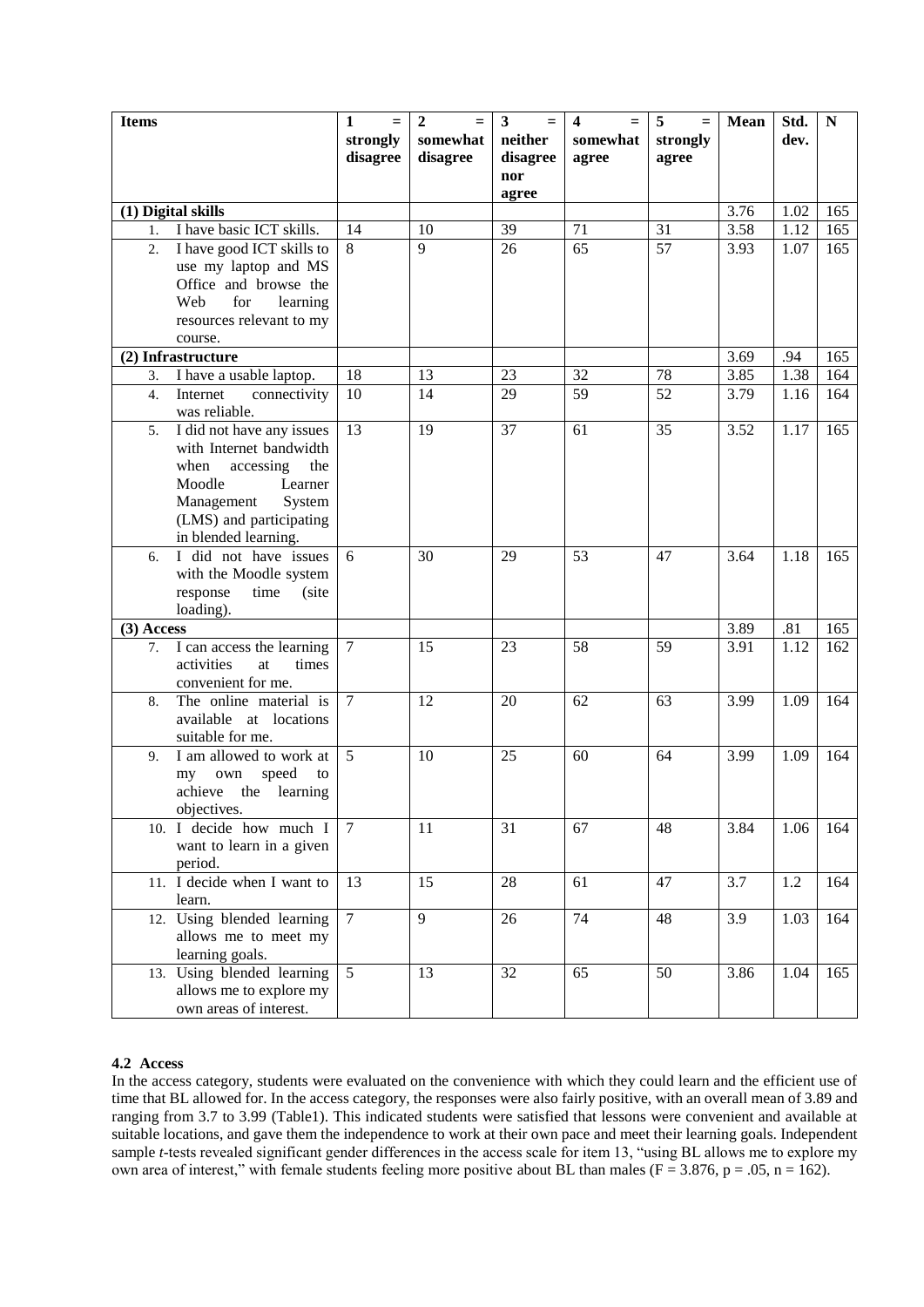# **4.3 Interaction**

The results for the interaction scale, which covers learners' interactions with each other for the purpose of achieving the stated learning outcomes, appear in Table 2. The overall mean of 4.04 and the means for the individual items ranged from 3.59 to 4.39, indicating most students showed a highly positive response in terms of interaction and achieving their learning outcomes.

| <b>Item</b>                                                                                                               | 1<br>$=$<br>strongly<br>disagree | 2<br>somewhat<br>disagree | 3<br>neither<br>disagree | 4<br>somewhat<br>agree | 5<br>$=$<br>strongly<br>agree | <b>Mean</b> | Std.<br>dev. | ${\bf N}$ |
|---------------------------------------------------------------------------------------------------------------------------|----------------------------------|---------------------------|--------------------------|------------------------|-------------------------------|-------------|--------------|-----------|
|                                                                                                                           |                                  |                           | nor<br>agree             |                        |                               |             |              |           |
| (4) Self-discipline/Interaction                                                                                           |                                  |                           |                          |                        |                               | 4.04        | .75          | 165       |
| 14. I communicate with<br>other students in this<br>subject electronically<br>using<br>email<br>and<br>discussion forums. | 9                                | 13                        | 36                       | 52                     | 55                            | 3.79        | 1.15         | 165       |
| 15. In this blended learning<br>environment, I have to<br>be self-disciplined in<br>order to learn.                       | $\overline{4}$                   | $\overline{c}$            | 17                       | 44                     | 98                            | 4.39        | 0.9          | 165       |
| 16. I have the freedom to<br>ask my lecturer about<br>what<br>$\mathbf{I}$<br>do<br>not<br>understand.                    | 6                                | 3                         | 21                       | 43                     | 91                            | 4.28        | 1.01         | 164       |
| 17. I have the freedom to<br>other<br>students<br>ask<br>about what I do not<br>understand.                               | $\tau$                           | 6                         | 35                       | 56                     | 61                            | 3.96        | 1.06         | 165       |
| 18. Other students respond<br>promptly<br>to<br>my<br>requests for help.                                                  | $\overline{3}$                   | 6                         | 42                       | 55                     | 58                            | 3.97        | .96          | 164       |
| 19. I am regularly asked to<br>evaluate my own work.                                                                      | 6                                | 14                        | 43                       | 52                     | 50                            | 3.76        | 1.09         | 165       |
| 20. My classmates and I<br>regularly evaluate each<br>other's work.                                                       | 5                                | 11                        | 25                       | 59                     | 65                            | 4.02        | 1.05         | 165       |
| 21. I was supported by a<br>positive attitude from<br>my classmates.                                                      | 6                                | 6                         | 29                       | 51                     | 73                            | 4.08        | 1.04         | 165       |
| 22. The amount of my<br>interactions with other<br>students increased.                                                    | $\overline{3}$                   | 5                         | 34                       | 59                     | 64                            | 4.12        | 0.92         | 165       |
| 23. The quality of $\overline{my}$<br>interactions with other<br>students was better.                                     | $\overline{4}$                   | $\overline{4}$            | 25                       | 68                     | 64                            | 4.12        | 0.92         | 165       |
| 24. The amount of my<br>interaction with the<br>instructor increased.                                                     | 3                                | $\overline{4}$            | 32                       | 69                     | 57                            | 4.05        | 0.9          | 165       |
| 25. The quality of my<br>interactions with the<br>instructor was better.                                                  | $\tau$                           | $\overline{7}$            | 69                       | 42                     | 37                            | 3.59        | 1.03         | 162       |

Table 2. Results for the interaction scale

# **4.4 Learner attitude/response**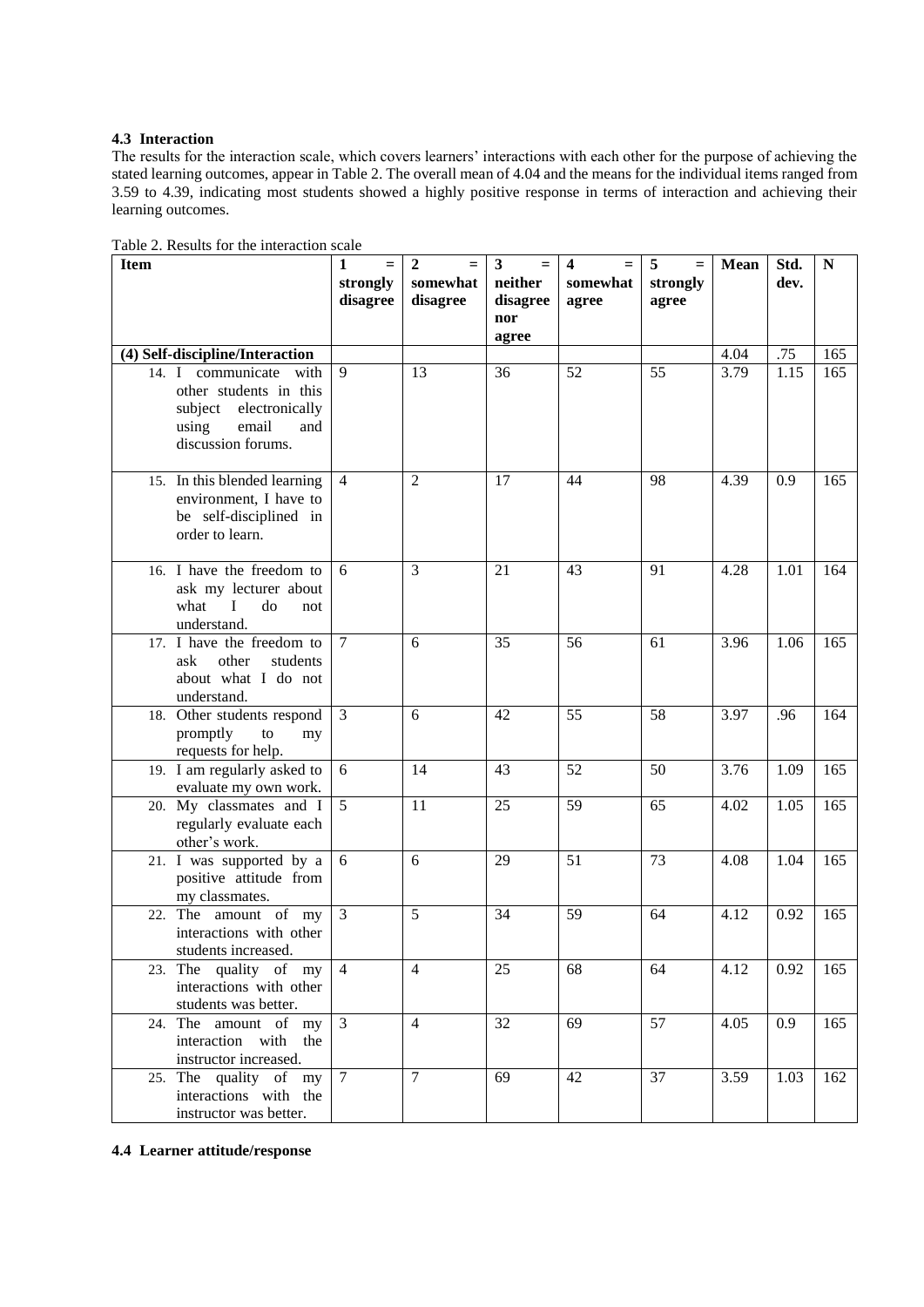The response scale measured the students' sense of satisfaction, enjoyment, ability to collaborate and boredom while learning in the BL environment. The overall mean for learner response was 3.72, with means for individual items ranging from 3.02 to 4.08 (Table 3).

|  |  |  | Table 3. Results of the response scale |  |
|--|--|--|----------------------------------------|--|
|--|--|--|----------------------------------------|--|

| <b>Item</b>                                                                                                                          | $\mathbf{1}$<br>$=$ | $\mathbf{2}$<br>$=$ | 3<br>$=$  | $4 =$ often | 5<br>$=$ | <b>Mean</b> | Std. | $\mathbf N$ |
|--------------------------------------------------------------------------------------------------------------------------------------|---------------------|---------------------|-----------|-------------|----------|-------------|------|-------------|
|                                                                                                                                      | almost              | seldom              | sometimes |             | almost   |             | dev. |             |
|                                                                                                                                      | never               |                     |           |             | always   |             |      |             |
| (5) Learner Attitude/Response                                                                                                        |                     |                     |           |             |          | 3.72        | .72  | 165         |
| 26. Using blended learning<br>able<br>makes<br>me<br>to<br>with<br>other<br>interact<br>students and the lecturer<br>asynchronously. | $\overline{7}$      | $\overline{7}$      | 69        | 42          | 37       | 3.59        | 1.03 | 162         |
| 27. $I$ felt a<br>of<br>sense<br>satisfaction<br>and<br>achievement about this<br>blended<br>learning<br>environment.                | 6                   | 6                   | 55        | 54          | 44       | 3.75        | 1.0  | 165         |
| 28. I enjoy learning in this<br>blended<br>learning<br>environment.                                                                  | $5^{\circ}$         | $\tau$              | 48        | 46          | 58       | 3.88        | 1.04 | 164         |
| 29. I could learn more in this<br>blended<br>learning<br>environment.                                                                | $\overline{5}$      | $\overline{7}$      | 43        | 50          | 58       | 3.91        | 1.03 | 163         |
| 30. It is easy to organise a<br>group for a project.                                                                                 | $\tau$              | 18                  | 41        | 48          | 51       | 3.72        | 1.14 | 163         |
| 31. It is easy to work<br>together with<br>other<br>students involved in a<br>group project.                                         | $\overline{7}$      | 15                  | 38        | 51          | 53       | 3.78        | 1.12 | 164         |
| 32. The blended learning<br>environment held my<br>interest throughout the<br>course.                                                | 8                   | 14                  | 38        | 51          | 52       | 3.77        | 1.14 | 163         |
| 33. I am more engaged in<br>this course.                                                                                             | 8                   | $\overline{3}$      | 30        | 51          | 73       | 4.08        | 1.06 | 165         |
| 34. I felt bored with this<br>course when we got to<br>the end of the semester.                                                      | 29                  | 24                  | 55        | 29          | 28       | 3.02        | 1.31 | 165         |

This indicated that most students showed a positive response, with the majority selecting close to "often."

# **4.5 Learner results**

For the results scale, which elicited students' opinions about what they gained from learning in a BL environment, the overall mean was 4.2 (SD = .68; see Table 4). The means for the individual items were highly positive and ranged from 4.02 to 4.2, indicating students rated highly the structure and organisation of the course, its presentation and content, and the online activities, assignments and quizzes.

| <b>Item</b>                                     | $=$<br>almost | $=$<br>seldom            | $=$<br>sometimes | $=$<br>often | $=$<br>almost | <b>Mean</b> | Std.<br>dev. | $\mathbf N$ |
|-------------------------------------------------|---------------|--------------------------|------------------|--------------|---------------|-------------|--------------|-------------|
|                                                 | never         |                          |                  |              | always        |             |              |             |
| <b>(6) Learner Results</b>                      |               |                          |                  |              |               | 4.2         | .68          | 165         |
| 35. I liked the online activities.              | 9             | 13                       | 40               | 41           | 59            | 3.79        | 1.2          | 162         |
| 36.<br>liked<br>the<br>classroom<br>activities. | 2             | $\overline{\phantom{a}}$ | 24               | 40           | 93            | 4.3         | .92          | 164         |

Table 4. Student responses on learner results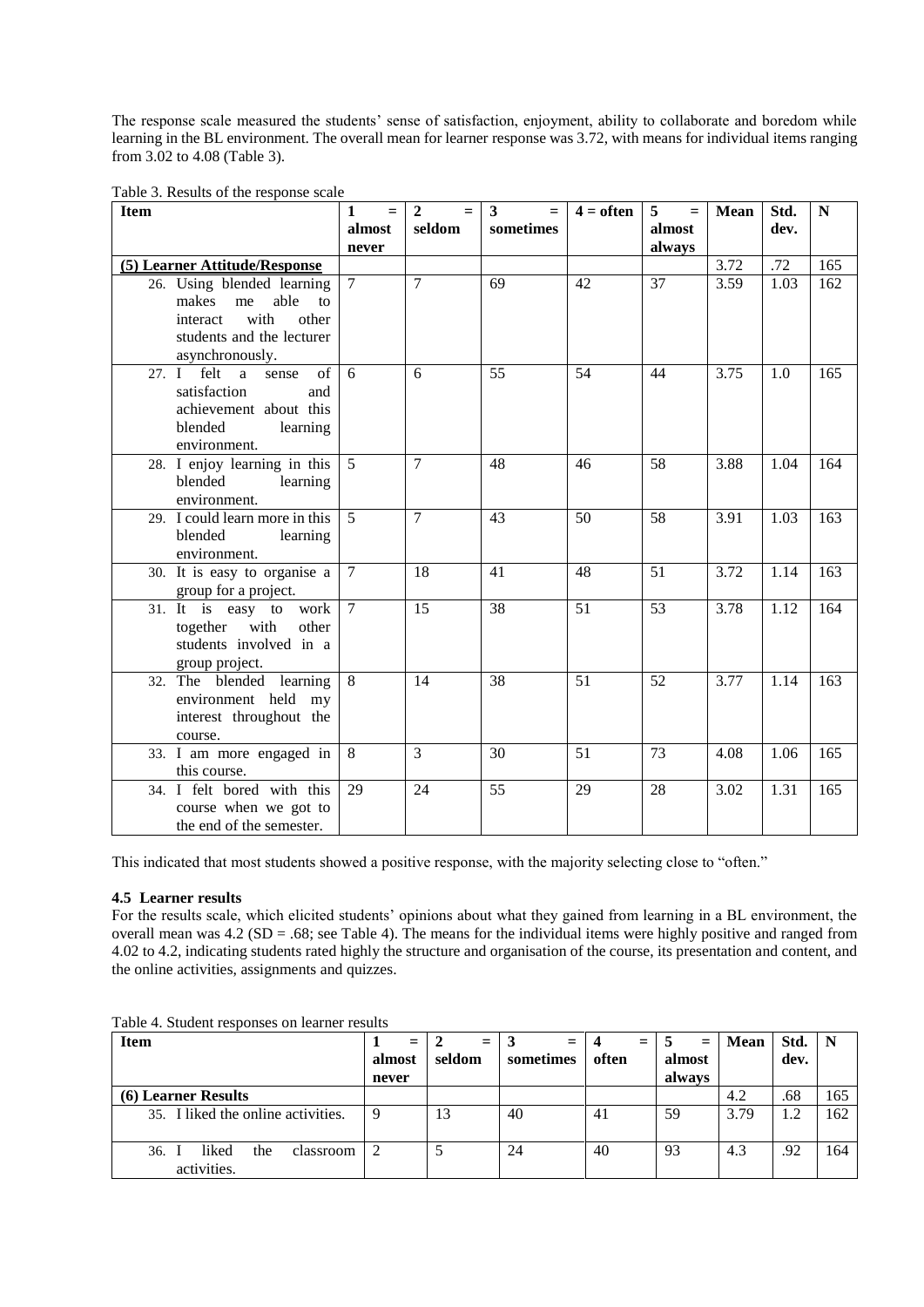| 37. I like learning in<br>the<br>classroom                                                               | 3              | 3              | 17 | 41 | 100 | 4.41 | .89 | 164 |
|----------------------------------------------------------------------------------------------------------|----------------|----------------|----|----|-----|------|-----|-----|
| 38. The learning objectives were<br>clearly stated in each lesson.                                       | 2              | 5              | 14 | 44 | 99  | 4.42 | .87 | 164 |
| 39. The organisation of each<br>lesson was easy to follow.                                               | $\overline{4}$ | $\overline{2}$ | 22 | 45 | 92  | 4.33 | .93 | 165 |
| 40. The structure of the blended<br>learning environment kept<br>me focused on what is to be<br>learned. | $\overline{4}$ | 6              | 38 | 50 | 65  | 4.02 | 1.0 | 163 |
| 41. Expectations of assignments<br>were clearly stated.                                                  | 3              | 5              | 21 | 47 | 88  | 4.29 | .93 | 164 |
| 42. Activities were<br>planned<br>carefully.                                                             | 3              | $\overline{7}$ | 21 | 43 | 90  | 4.28 | .93 | 164 |
| 43. The content of my course<br>worked well in a blended<br>learning environment.                        | $\overline{2}$ | $\overline{2}$ | 36 | 61 | 64  | 4.11 | .87 | 165 |
| 44. The presentation of my<br>course was clear.                                                          | 2              | $\overline{4}$ | 18 | 48 | 93  | 4.37 | .86 | 165 |
| 45. The quizzes enhanced my<br>learning process.                                                         | 3              | $\overline{7}$ | 23 | 46 | 85  | 4.24 | .97 | 164 |

# How do students perceive their teachers' practice and behaviour in a BL environment?

This question sought to determine how students viewed their teacher's practice and behaviour in the classroom. The goal was to try to determine whether students' perceptions of their teacher affected how they viewed and rated their BL environment. To answer the third research question the mean and standard deviation scores on Scale V, facilitation, of the WEBLEI questionnaire were calculated. The scores for each teacher, assigned by the students in that class, indicate how the teachers compared across the courses.

Table 5. Student responses on facilitation

| <b>Item</b>                                                                               | 1<br>$=$       | $\mathbf{2}$<br>$=$ | 3<br>$=$  | $4 =$ often | 5<br>$\equiv$ | Mean | Std. | N   |
|-------------------------------------------------------------------------------------------|----------------|---------------------|-----------|-------------|---------------|------|------|-----|
|                                                                                           | almost         | seldom              | sometimes |             | almost        |      | dev. |     |
|                                                                                           | never          |                     |           |             | always        |      |      |     |
| (7) Facilitation                                                                          |                |                     |           |             |               | 4.44 | .81  | 165 |
| 46. The lecturer is prepared<br>and available to answer<br>my questions.                  | $\mathcal{E}$  | $\overline{c}$      | 21        | 33          | 104           | 4.43 | .89  | 163 |
| 47. The lecturer encourages<br>students<br>work<br>to<br>together and help each<br>other. | 3              | 4                   | 16        | 37          | 105           | 4.44 | .89  | 165 |
| 48. The lecturer encourages<br>me to learn in different<br>ways.                          | $\overline{4}$ | 5                   | 12        | 42          | 102           | 4.41 | .93  | 165 |
| 49. The lecturer gives me<br>quick comments on my<br>work.                                | $\mathcal{F}$  | 5                   | 18        | 42          | 95            | 4.36 | .93  | 163 |
| 50. The lecturer is focused<br>on our work during class<br>time.                          | $\overline{5}$ | 7                   | 11        | 31          | 111           | 4.43 | 1.0  | 165 |
| 51. The lecturer expects me<br>to do my best.                                             | 3              | $\overline{4}$      | 12        | 27          | 119           | 4.55 | .87  | 165 |
| 52. The lecturer respects my<br>individual<br>of<br>way<br>learning.                      | 5              | 5                   | 15        | 22          | 116           | 4.47 | .97  | 163 |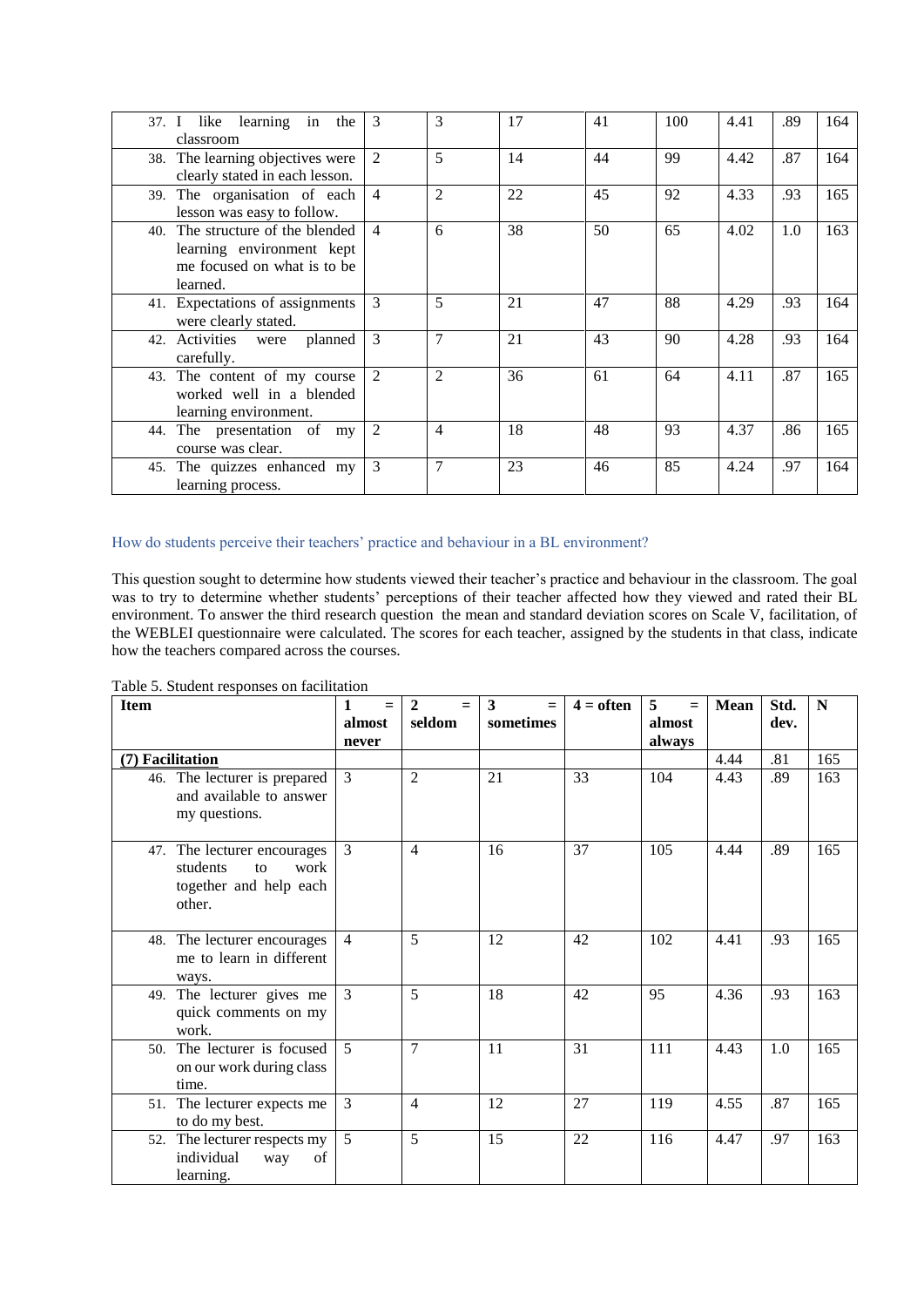For the facilitation scale (Scale V), inspection of students' ratings for all of the teachers combined revealed the mean responses for facilitation were very high, with an overall mean of 4.44 and individual means ranging from 4.36 to 4.55 (Table 5). In fact, the responses for this scale are the highest and most positive of all the scales. This indicates very positive evaluations of lecturer practice and behaviour by students in a blended environment.

This research question also aimed to discover whether there were any differences between individual teachers. Results indicated, there were differences between the lecturers' average scores. However, it needs to be noted that all the ratings for lecturers were very highly positive, with means ranging from 4.09 to 5. This demonstrates that students' perceptions of teachers' behaviour and practices in the BL environment were highly favourable, which suggests that the lecturers often behaved in ways consistent with good practice in the classroom as outlined by Chickering and Gamson (1987). Results showed that lecturers were well prepared and available to answer questions, encouraged students to work together and help each other, encouraged different ways of learning, gave students quick feedback, expected students to do their best and respected their individual ways of learning.

To determine whether there was a statistically significant difference between how the students rated their teachers on Scale V, an ANOVA was performed. Results showed no significant teacher differences for most items in Scale V, except for item 48, where there was a significant difference between student responses in whether lecturers encouraged them to learn in different ways (F = 2.215, df = 9, *p* = .024). For item 48, despite the means for all lecturers being in the range of 4 to 5, there was one exception with a mean of 3.69. However, it needs to be noted that overall, students rated their lecturers very highly, with an overall mean of 4.44 and individual lecturer means ranging from 4.09 to 5.

#### How is the learning achievement in a BL course different from in other courses at the university?

To analyse the differences in students' academic achievement between BL and non-BL, the scores of the 2018 semester 2 BL students were compared with the scores of students in semester 2 of 2017 — non-BL students taught by the same faculty. The 2018 end-of-semester scores for the 10 blended courses were collected, and these marks were compared with the non-BL marks in the previous batch (i.e., semester 2, 2017).

A two-sample *t* test assuming unequal variances was used. Comparison of the mean achievement scores of BL students and non-BL students showed mixed results: they were statistically significant in three courses (30%) and not significant in seven other courses (70%). However, it needs to be noted that a more valid assessment of the impact of BL on achievement would require achievement measured over time as well as a longer exposure of students to a BL environment than in the current study.

#### How do teachers' practices affect students' perception of BL courses?

This question evaluated to what extent the practice and behaviour of teachers teaching in a BL environment are factors in students' opinions of courses taught in a BL environment. In other words, do the individual teachers have any influence on the students' ratings of the individual WEBLEI scales? To answer this question, the means of the student ratings for each scale were calculated and a one-way ANOVA was conducted, with the scale means as the dependent factors and the teacher as the independent factor. The ANOVA results indicated that the only scale of student perceptions in which the lecturer's practice and behaviour had a significant impact was on the response scale ( $F = 3.148$ ,  $df = 9$ ,  $p = .002$ ). As mentioned earlier, the response scale measured the students' sense of satisfaction, enjoyment, ability to collaborate and sense of boredom while learning in the BL environment. Hence, these results indicate that lecturers' practice and behaviour had a significant effect on students' sense of satisfaction, enjoyment, ability to collaborate and sense of engagement in a BL environment.

## 5.CONCLUSION AND RECOMMENDATIONS

Overall, the results of the study were positive in many ways and provide the necessary evidence to streamline and scale up TEL at NUS. Students' high levels of satisfaction revealed that the BL environment and teachers' practices were effective. However, the study also highlighted several challenges, the most critical being an insufficient infrastructure and a lack of Internet access in the classrooms to enable Moodle access. At NUS, the Internet and hence Moodle can be accessed only in selected spaces, such as the computer labs, the library and the foyer. There is no Internet access and hence no Moodle in the classrooms, and this was the main barrier to implementing BL. The lack of access devices, insufficient Internet connectivity and bandwidth, and LMS access issues are barriers to effectively implementing BL. Hence, it is strongly recommended that NUS look seriously at resolving these infrastructure issues.